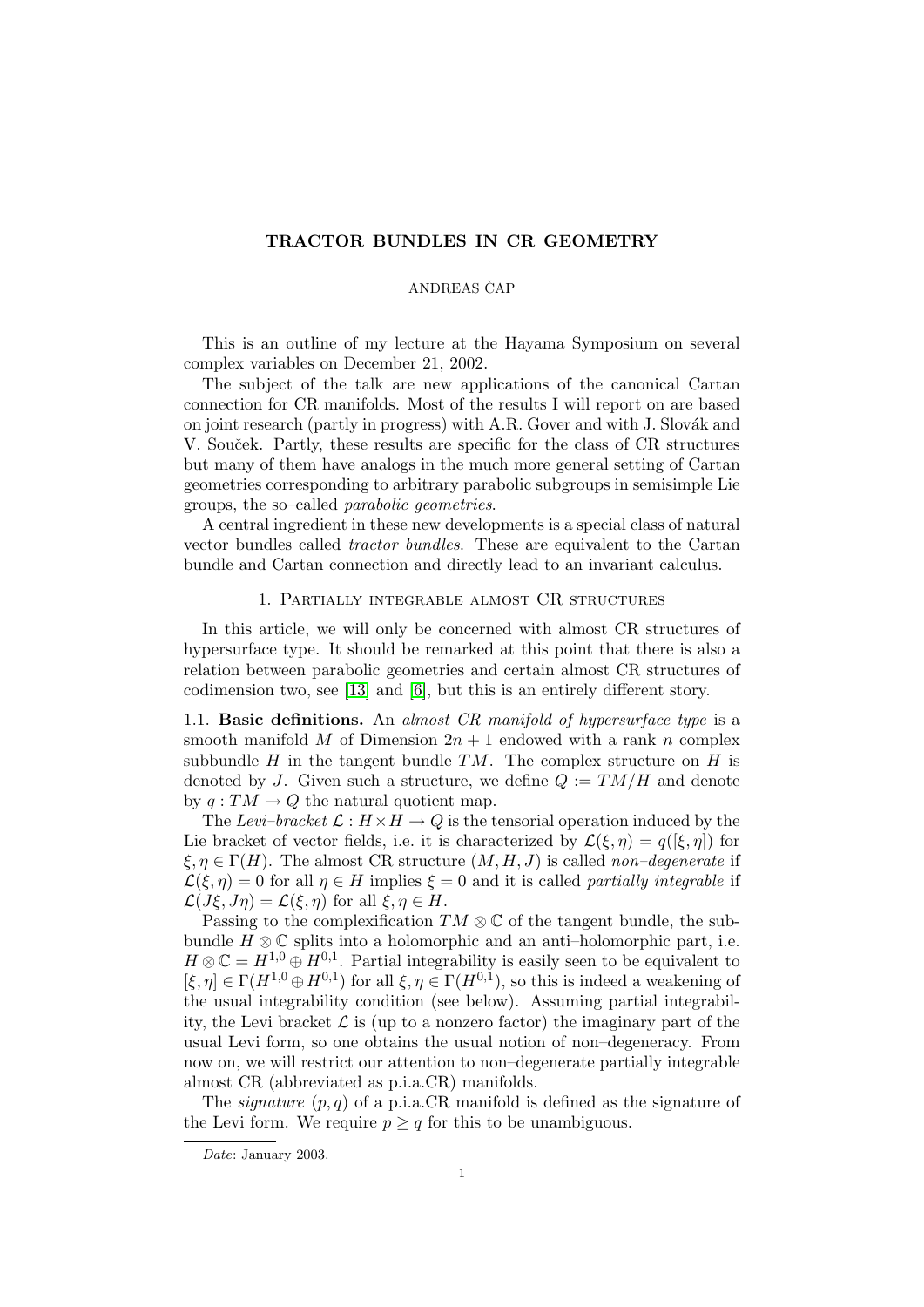A p.i.a.CR manifold  $(M, H, J)$  is called *integrable* or a CR manifold if the subbundle  $H^{0,1}$  of  $H \otimes \mathbb{C}$  is involutive, i.e.  $[\xi, \eta] \in \Gamma(H^{0,1})$  for all  $\xi, \eta \in$  $\Gamma(H^{0,1})$ . Equivalently, one may require vanishing of the Nijenhuis–tensor N which is the section of  $\Lambda^2 H^* \otimes H$  characterized by

$$
N(\xi, \eta) = [\xi, \eta] - [J\xi, J\eta] + J([J\xi, \eta] + [\xi, J\eta]).
$$

<span id="page-1-0"></span>1.2. The homogeneous model. The basic idea behind the canonical Cartan connection is to view general p.i.a.CR manifolds as "curved analogs" of a homogeneous model. Also the other constructions discussed in this article carry over some aspects of this homogeneous model to general p.i.a.CR manifolds, so a good understanding of this homogeneous model is important for the further developments.

Consider  $V = \mathbb{C}^{p+q+2}$  endowed with a Hermitian form  $\langle , \rangle$  of signature  $(p+1, q+1)$  and the *null cone*  $C := \{0 \neq v \in \mathbb{V} : \langle v, v \rangle = 0\}.$  Let M be the space of complex lines in C. For  $v \in C$ , the tangent space  $T_vC$ is a real hyperplane in V, and the orthogonal complement  $v^{\perp}$  of v is a complex hyperplane contained in  $T_vC$ . It is easy to see that the images of these complex hyperplanes in the tangent spaces of M endow M with an almost CR structure which turns out to be integrable and non–degenerate of signature  $(p, q)$ . Alternatively, one may deduce this CR structure from the fact that M is a smooth real hypersurface in the projectivization  $\mathcal{P}(\mathbb{V}) \cong$  $\mathbb{C}P^{p+q+1}.$ 

Let  $G = SU(V)$  be the special unitary group of  $\langle , \rangle$  and let  $\underline{G} = PSU(V)$ be the associated projective group, i.e. the quotient of G by its center. The standard action of  $G$  on  $V$  induces a transitive action of  $G$  on  $M$ , which factors to a transitive action of  $G$ . From the above description of the  $CR$ structure on  $M$  it is obvious that these actions are by CR diffeomorphisms. and it turns out that the second one leads to an identification of G with the group of all CR diffeomorphisms of M.

Denoting by P and <u>P</u> the stabilizers of some base point  $x_0 \in M$  and G and G, we see that  $G/P \cong \underline{G/P} \cong M$ . The map  $p : G \to M$ ,  $p(g) := g \cdot x_0$  is a principal fiber bundle with structure group P, and likewise for  $p : \underline{G} \to M$ .

1.3. The canonical Cartan connection. Let  $(M, H, J)$  be an arbitrary p.i.a.CR manifold of signature  $(p, q)$ , and let  $\mathfrak{g} = \mathfrak{su}(\mathbb{V})$  be the Lie algebra of G and <u>G</u>. Then there exists a canonical principal  $\underline{P}$ -bundle  $p : \mathcal{G} \to M$ endowed with a Cartan connection  $\omega \in \Omega^1(\mathcal{G}, \mathfrak{g})$ , whose curvature satisfies a normalization condition. Conversely, a principal  $P$ -bundle over any smooth manifold M endowed with a regular Cartan connection (whose existence implies that M has dimension  $2p+2q+1$ ) gives rise to a p.i.a.CR–structure of signature  $(p, q)$  on M. Moreover, local CR diffeomorphisms induce principal bundle morphisms which are compatible with the Cartan connections and vice versa, so this leads to an equivalence of categories. The (integrable) CR structures correspond exactly to those normal Cartan connections which are torsion–free.

This result was proved in [\[8\]](#page-9-2) by E. Cartan for  $\dim(M) = 3$ , by N. Tanaka in [\[14,](#page-9-3) [15\]](#page-9-4) in complete generality, and by S.S. Chern and J. Moser in [\[9\]](#page-9-5) for CR structures of arbitrary dimension.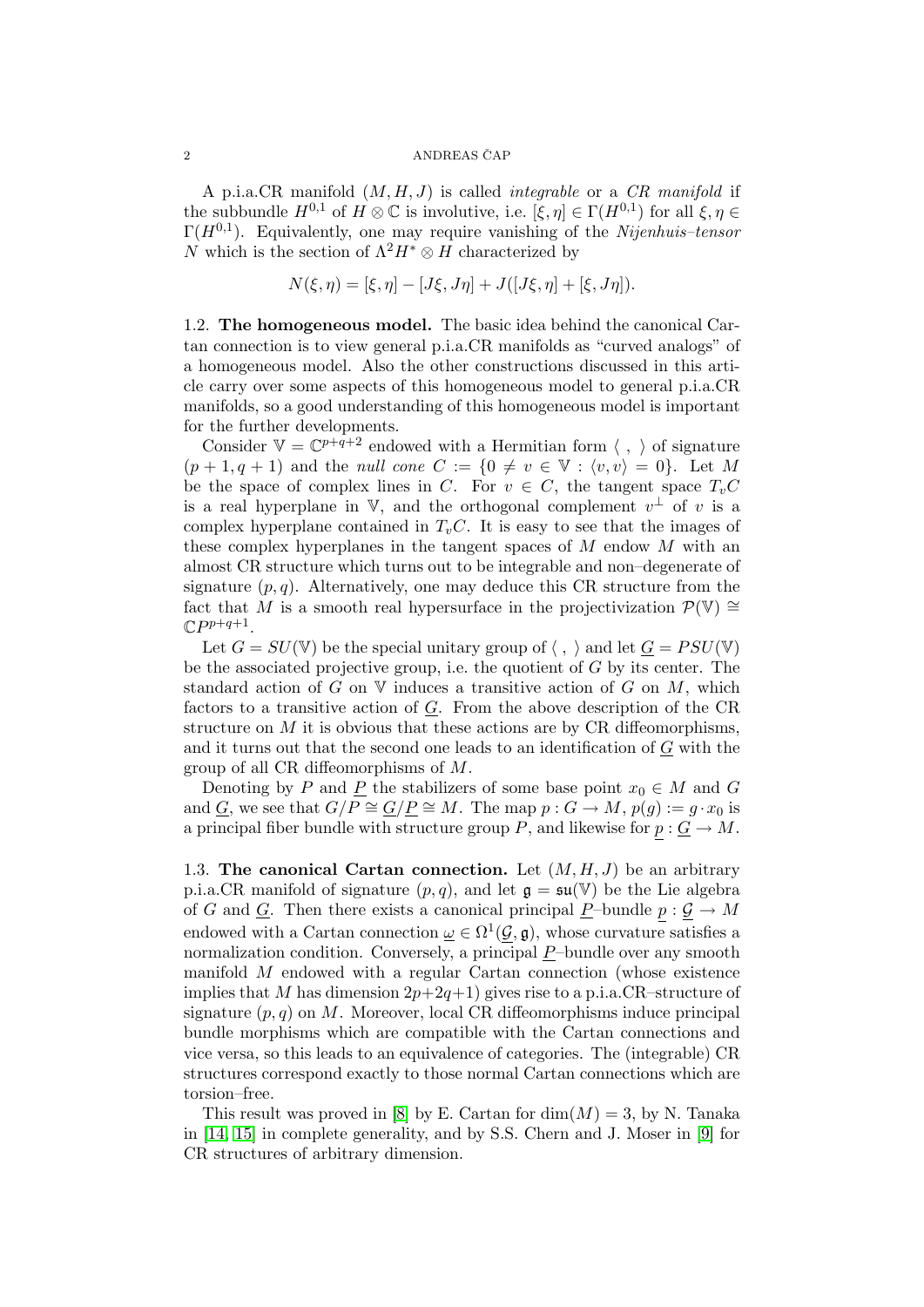Of course, the principal bundle  $p : \mathcal{G} \to M$  is an analog of the bundle  $G \to G/P$  for the homogeneous model. The Cartan connection should be thought of as an analog of the left Maurer–Cartan form on the group  $G$ . The point here is that the actions of elements of  $G$  are characterized among the principal bundle automorphisms of the bundle  $G \rightarrow G/P$  by the fact that they pull back the Maurer–Cartan form to itself.

In order to pass to the equivalent picture of tractor bundles, it is useful to extend the bundle G to a principal P–bundle  $p : G \to M$  (which is then automatically endowed with a canonical normal Cartan connection). It turns out that such an extension is equivalent to the choice of a complex line bundle  $\mathcal{E}(1,0)$  such that  $\mathcal{E}(1,0)^{\otimes^{n+2}} \cong \Lambda_{\mathbb{C}}^{p+q}H \otimes Q$ , so this boils down to choosing an  $n + 2$ 'nd root of the canonical bundle. While existence of such a bundle may be obstructed in general, there are no problems locally and for boundaries of domains. We will usually assume that such a choice has been made.

Having chosen the line bundle  $\mathcal{E}(1,0)$ , one defines complex line bundles  $\mathcal{E}(k, \ell)$  for all  $k, \ell \in \mathbb{Z}$  by using tensor powers, dual and conjugate bundles. Further one defines real line bundles  $\mathcal{E}[2] := Q$  and then  $\mathcal{E}[2k]$  for  $k \in \mathbb{Z}$  via tensor powers and duals. The convention is chose in such a way that  $\mathcal{E}[2k]$ naturally includes into  $\mathcal{E}(k, k)$ . Without the choice of  $\mathcal{E}(1, 0)$ , all the real line bundles  $\mathcal{E}[2k]$  do exist, but  $\mathcal{E}(k, \ell)$  is only available if  $k - \ell$  is an integer multiple of  $n + 2$ . All these line bundles, which are usually referred to as density bundles are examples of irreducible bundles (see below).

<span id="page-2-0"></span>1.4. Natural vector bundles. Having the canonical Cartan bundle at hand, there is an obvious notion of natural vector bundles over p.i.a.CR manifolds, namely associated vector bundles to the principal Cartan bundle G. It is well known that such associated vector bundles are in bijective correspondence with representations of the structure group P of the principal bundle. In the case of the homogeneous model  $G/P$ , one obtains exactly the homogeneous vector bundles in this way.

Now it turns out that the group  $P$  is the semidirect product of a reductive subgroup  $G_0 \subset P$  and a nilpotent normal vector subgroup  $P_+ \subset P$ . The reductive part  $G_0$  is isomorphic to the conformal unitary group  $CU(p, q)$ and there is a complex Heisenberg algebra  $\mathfrak{p}_+ \cong \mathbb{C}^{p+q} \oplus \mathbb{R} \subset \mathfrak{p}$  such that the exponential map restricts to a diffeomorphism  $p_+ \rightarrow P_+$ . Hence the representation theory of  $P$  is complicated and general representations tend to be unmanageable, but there are two simple classes of representations.

Completely reducible representations are given by arbitrary representations of  $G_0$  with trivial  $P_+$ –action. Any such representation splits into direct sum of irreducible representations, which are classified by their highest weights. These highest weights are best viewed as weights for g which satisfy certain dominancy and integrality conditions, see e.g. [\[2,](#page-9-6) chapter 3]. Bundles associated to irreducible representations of P are referred to as irreducible bundles. Any such bundle can be realized as a subbundle in a tensor product of copies of the bundle  $H$ , its conjugate, and density bundles.

Restrictions of representations of G: Of course, any representation of  $G$  may be viewed as a representation of  $P$ . Such a representation splits into a direct sum of G–irreducibles, which are classified by dominant integral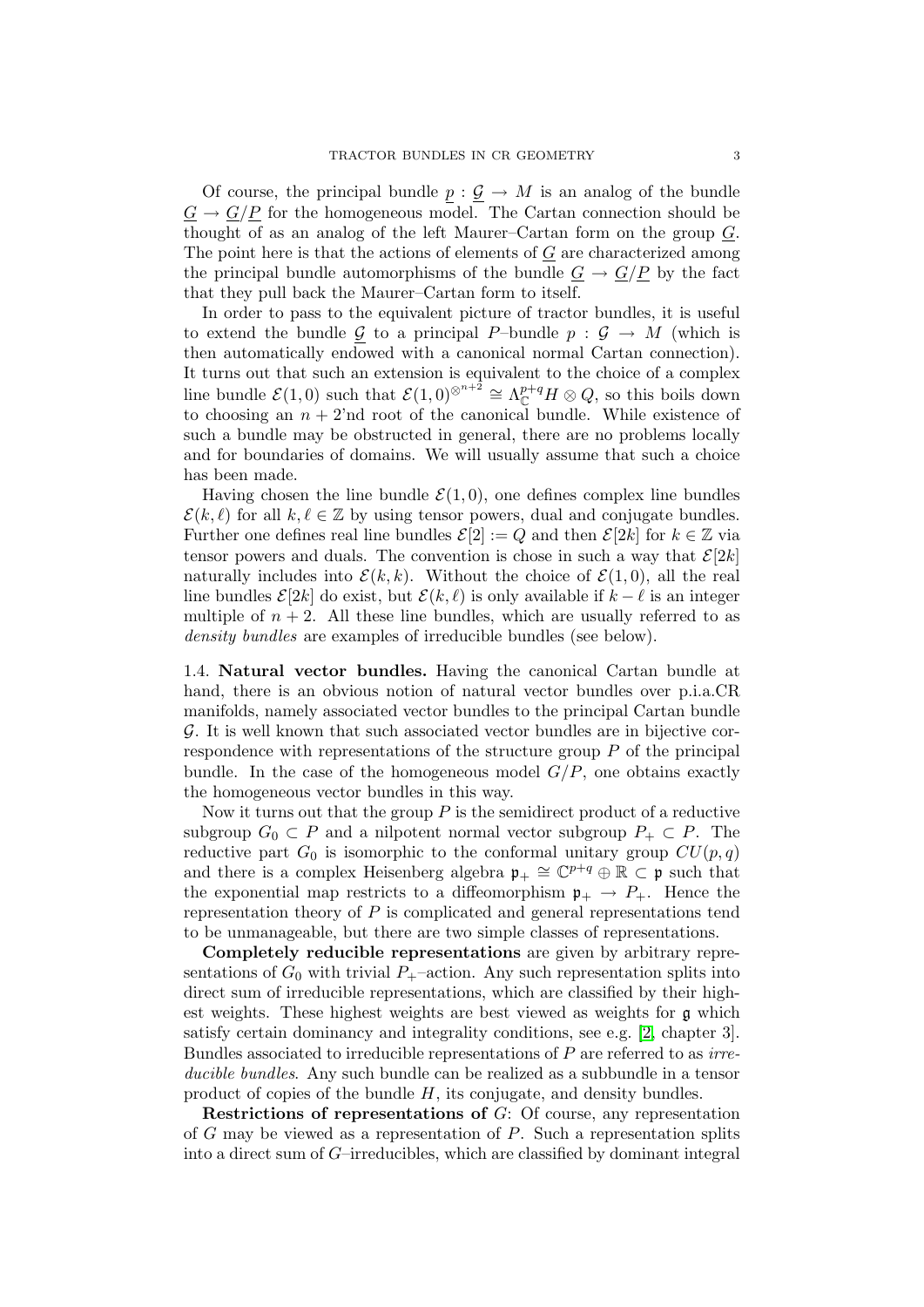weights for g. Irreducible G–representations are typically indecomposable as  $P$ –representations but have non–trivial  $P$ –invariant subspaces. Such representations lead to tractor bundles. In the case of the homogeneous model, any tractor bundle is canonically trivial, but this is no longer true for general p.i.a.CR structures.

Any tractor bundle can be realized as a subbundle in some tensor product of copies of the *standard tractor bundle*  $\mathcal{T}$ , which corresponds to the standard representation of  $G$  on  $V$ , and its conjugate. Another important example of a tractor bundle is the *adjoint tractor bundle*  $A$  which corresponds to the adjoint representation of  $G$  on  $\mathfrak{g}$ .

Tractor bundles (for conformal and projective structures) have been first introduced by Tracy Thomas in the 1930's as an alternative to Cartan's approach to these structures, see e.g. [\[16\]](#page-9-7). They were rediscovered and the theory was developed both for special structures and in a general setting during the last 20 years, see e.g. [\[1,](#page-9-8) [5\]](#page-9-9).

1.5. The standard tractor bundle. By construction, the standard tractor bundle T over a p.i.a.CR manifold M is a rank  $n + 2$  complex vector bundle, which carries a canonical Hermitian bundle metric h of signature  $(p+1, q+1)$ . Since P stabilizes a null line in V, there is a natural subbundle  $\mathcal{T}^1 \subset \mathcal{T}$  consisting of complex null lines. Putting  $\mathcal{T}^0 = (\mathcal{T}^1)^{\perp}$ , one obtains a filtration  $\mathcal{T} \supset \mathcal{T}^0 \supset \mathcal{T}^1$ . One easily verifies that  $\mathcal{T}^1 \cong \mathcal{E}(-1,0)$ ,  $\mathcal{T}/\mathcal{T}^0 \cong \mathcal{E}(0,1)$  and  $\mathcal{T}^0/\mathcal{T}^1 \cong H \otimes \mathcal{E}(-1,0) =: H(-1,0)$ . Finally, there is a canonical global section  $\tau$  of the complex line bundle  $\Lambda^{n+2}\mathcal{T}$ .

It turns out that the canonical Cartan connection  $\omega$  induces on any tractor bundle a canonical linear connection. In particular, we get the standard tractor connection  $\nabla^T$  on T. By construction this connection is Hermitian with respect to h and  $\tau$  is parallel for the induced connection. It turns out that the curvature of  $\nabla^{\mathcal{T}}$  equals the curvature of  $\omega$  and that  $(\mathcal{G}, \omega)$  can be recovered from  $(\mathcal{T}, \mathcal{T}^1, h, \tau, \nabla^{\mathcal{T}})$ .

Any choice of a pseudo–Hermitian structure, i.e. a (local) trivialization of the bundle  $Q$ , on  $(M, H, J)$  induces an isomorphism

$$
\mathcal{T} \cong \mathcal{E}(-1,0) \oplus H(-1,0) \oplus \mathcal{E}(0,1).
$$

In terms of the resulting triples the filtration components are given by vanishing of the last respectively the last two components, and there is a simple formula for the tractor metric h. The change of this isomorphism under a change of pseudo–Hermitian structure can be easily described explicitly. This point of view is used to define the standard tractor bundle in [\[11\]](#page-9-10). There is an explicit formula for  $\nabla^{\mathcal{T}}$  in triples in terms of the Webster–Tanaka connection associated to the pseudo–Hermitian structure and its torsion and curvature. Hence choosing a pseudo–Hermitian structure, one obtains a completely explicit description of all data on  $\mathcal T$ . The adjoint tractor bundle A can be identified with the bundle  $\mathfrak{su}(T)$  of tracefree skew Hermitian endomorphisms of  $\mathcal T$ . Under this identification, the natural algebraic Lie bracket on  $A$  is given by the commutator of endomorphisms and the tractor connection  $\nabla^{\mathcal{A}}$  is induced from  $\nabla^{\mathcal{T}}$ . Hence also all relevant data on  $\mathcal{A}$  can be described explicitly after the choice of a pseudo–Hermitian structure.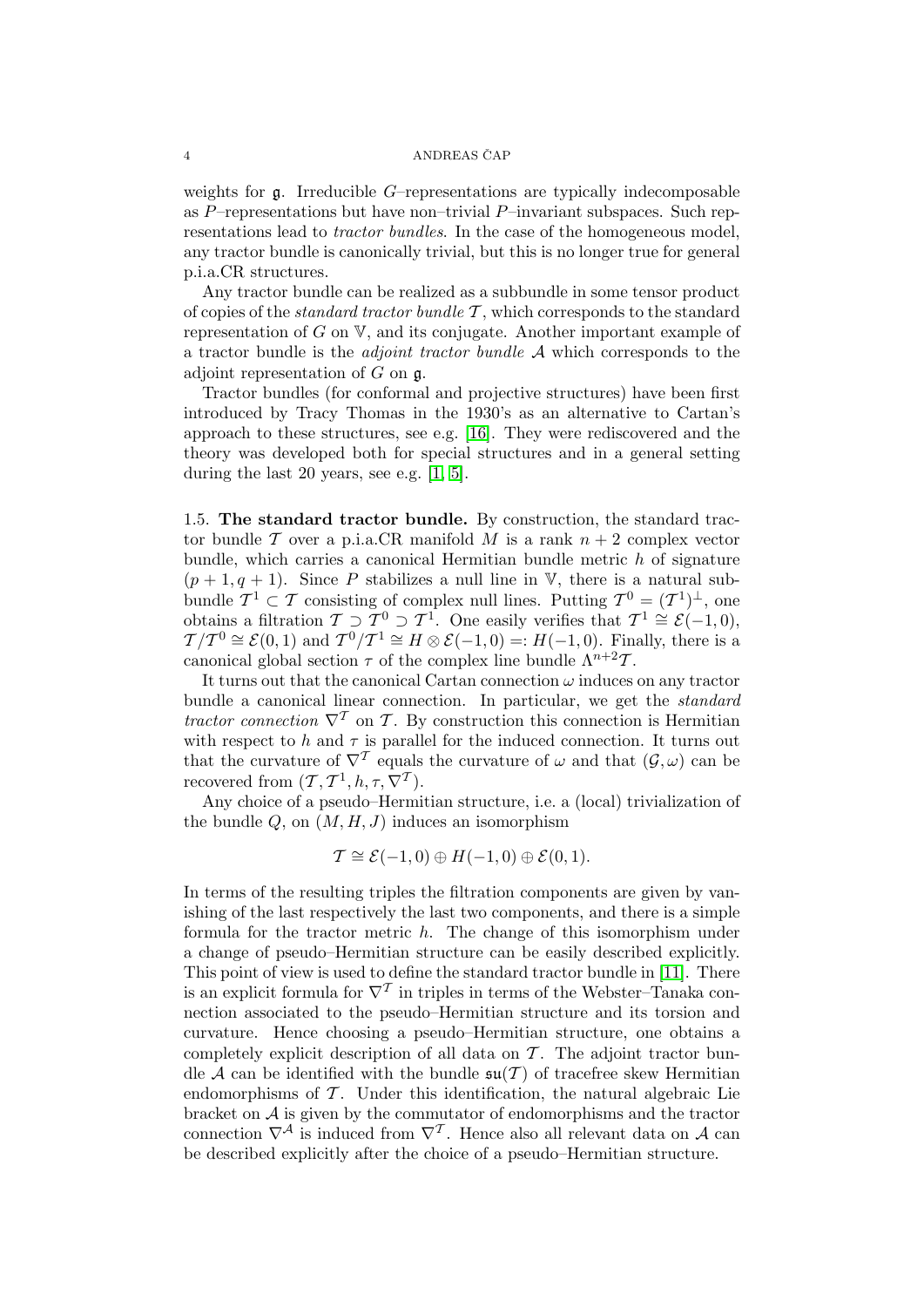### 2. Invariant differential operators

The standard tractor connection offers a first step towards a CR–invariant calculus. However it is not satisfactory, since the cotangent bundle is not a tractor bundle and thus there is no way to iterate tractor connections to obtain higher derivatives. It follows from a surprising connection to representation theory that finding CR invariant operators between irreducible bundles is a subtle problem:

<span id="page-4-0"></span>2.1. Invariant operators on the homogeneous model. As we have noted in [1.4](#page-2-0) above, natural vector bundles give rise to homogeneous vector bundles on the homogeneous model  $G/P$ . There is a canonical  $G$ –action on the space of sections of such a bundle, and one may look for G–equivariant differential operators between sections of two such bundles. Any such operator extends canonically to a natural operator on the subcategory of spherical CR manifolds (i.e. those which are locally CR–diffeomorphic to the homogeneous model). On the other hand it turns out that such invariant operators are in bijective correspondence with homomorphisms between certain induced modules, see [\[2,](#page-9-6) chapter 11]. If one restricts to the case of irreducible bundles, then the relevant modules are generalized Verma modules, and representation theory leads to detailed information about homomorphisms between those.

The main restriction on existence of invariant operators comes from the fact that nonzero homomorphisms can exist only between generalized Verma modules which have the same infinitesimal character. By a classical theorem of Harish–Chandra the infinitesimal characters agree if and only if the highest weights lie in the same orbit of the affine action of the Weyl group. The dominancy conditions further restrict the possibilities to a certain subset of the Weyl group, which is best visualized as a directed graph. This graph is called the *Hasse graph* of the parabolic subalgebra  $\mathfrak{p} \subset \mathfrak{g}$ . For example, in the case relevant for 7 dimensional p.i.a.CR manifolds, this graph has the form



Here the numbering of the vertices is just for later reference. This pattern has the form of the Rumin complex (decomposed into irreducibles) which computes the complex cohomology.

Given a highest weight, there is a simple algorithm (see [\[2,](#page-9-6) section 4]) to compute the affine Weyl orbit. In particular, any Weyl orbit contains a unique dominant weight, so these weights can be used for indexing the different patterns. If that weight lies in the interior of the dominant Weyl chamber ("regular infinitesimal character"), then the affine Weyl orbit looks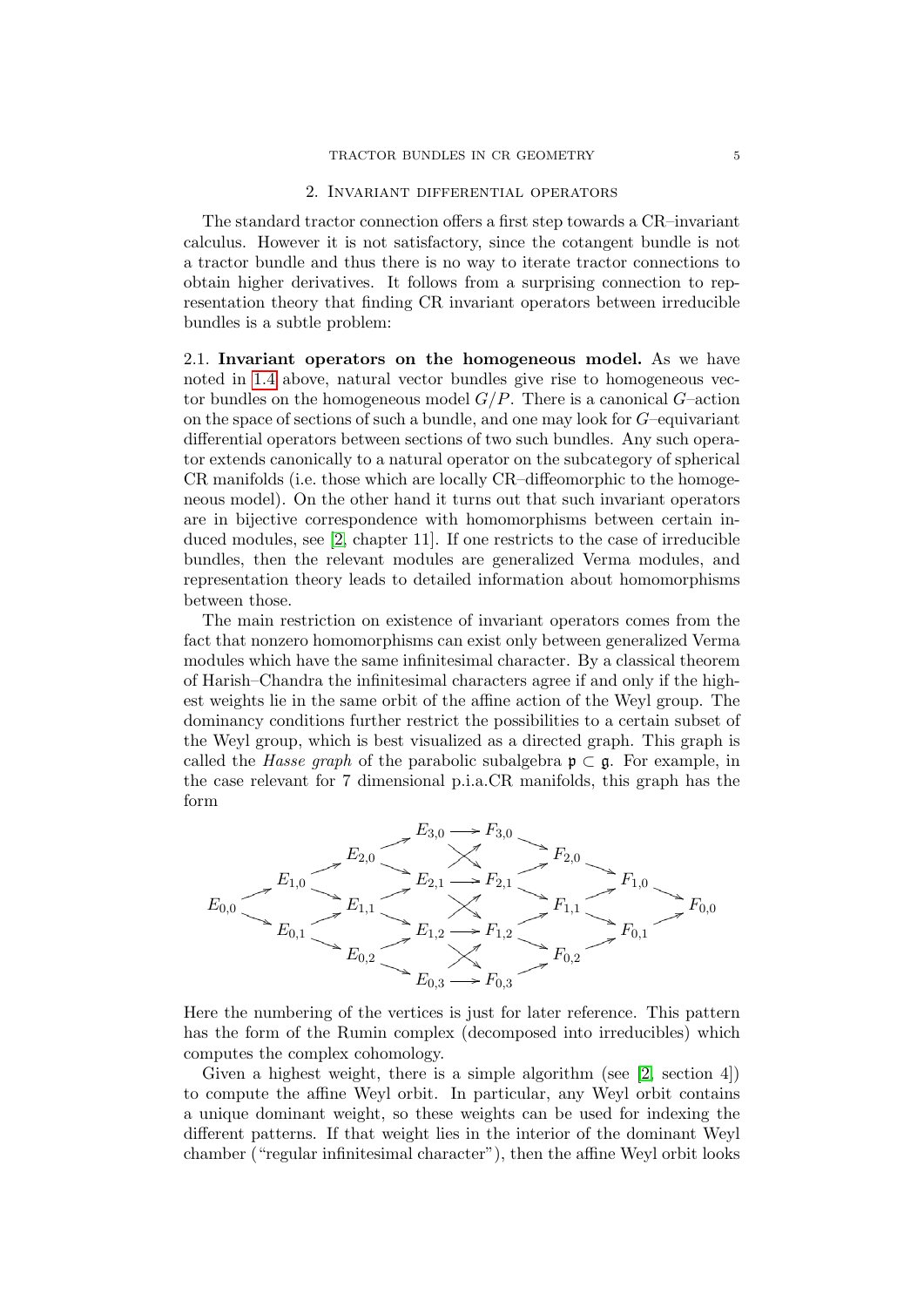exactly like the picture above. If it lies in a wall ("singular infinitesimal character"), the pattern collapses in the sense that some vertices have to be removed and/or several vertices correspond to the same weight.

By the work of Bernstein–Gelfand–Gelfand and Lepowsky (see [\[3,](#page-9-11) [12\]](#page-9-12)) any arrow in the above pattern really gives rise to a nonzero homomorphism ("standard homomorphisms"). Besides these and their compositions, there may be further homomorphisms, called nonstandard–homomorphisms. In our case, these homomorphisms map  $E_{i,j}$  to  $F_{i,j}$  for  $(i, j) = (0, 0), (1, 0),$ and  $(0, 1)$ . Essentially all these homomorphisms are unique up to scale.

If the weight indexing the pattern is dominant and integral and has regular infinitesimal character, then there is a unique irreducible representation W of g having the weight corresponding to the initial point in the pattern and in [\[3,](#page-9-11) [12\]](#page-9-12) it is shown that one may distribute signs among the homomorphisms in such a way that the whole pattern forms a resolution of the g–module W ("BGG–resolutions").

Translated to the language of bundles, this means that given any irreducible bundle there are invariant operators from at most three other and to at most three other irreducible bundles, and these bundles can be determined algorithmically. The orders of these operators are determined by the weights and may be arbitrarily high. Hence if one wants to construct invariant differential operators between such bundles from simpler operators, one has to leave the realm of irreducible bundles.

2.2. Two basic invariant operators. Tractor bundles directly lead to two basic sets of CR invariant operators which have the advantage that they both can be iterated in order to obtain higher order operators.

• For any natural vector bundle  $E \to M$ , there is the *fundamental deriv*ative or fundamental D–operator

$$
\Gamma(E) \to \Gamma(\mathcal{A}^* \otimes E),
$$

see [\[5\]](#page-9-9). This is a family of first order operators which is natural with respect to any bundle map induced by a P–homomorphism and satisfies a Leibniz rule for tensor products, so it is like a covariant derivative but with the adjoint tractor bundle  $A$  replacing the tangent bundle  $TM$  (which turns out to be a quotient of  $A$ ). For subquotients of tractor bundles, the fundamental derivative can be computed from the tractor connection. Since there is no restriction on the bundle  $E$  at all, these operators can obviously be iterated.

• Tractor–D–operators: Let  $V$  be any tractor bundle,  $T$  the standard tractor bundle,  $k, \ell \in \mathbb{Z}$  and consider the weighted tractor bundle  $\mathcal{V}(k, \ell) :=$  $V\otimes \mathcal{E}(k,\ell)$ . For any such choice there is a second order CR–invariant operator

$$
\Gamma(\mathcal{V}(k,\ell)) \to \Gamma(\mathcal{T}^* \otimes \mathcal{V}(k,\ell-1)).
$$

There also is a complex conjugate version of this operator. Since the range of these operators are again weighted tractor bundles, they can also be iterated.

The compatibility of the tractor–D–operators with the various projections onto subquotients can be described well. Thus one obtains a calculus which can be used for the construction of natural differential operators, e.g. following the ideas of the curved translation principle. This has been applied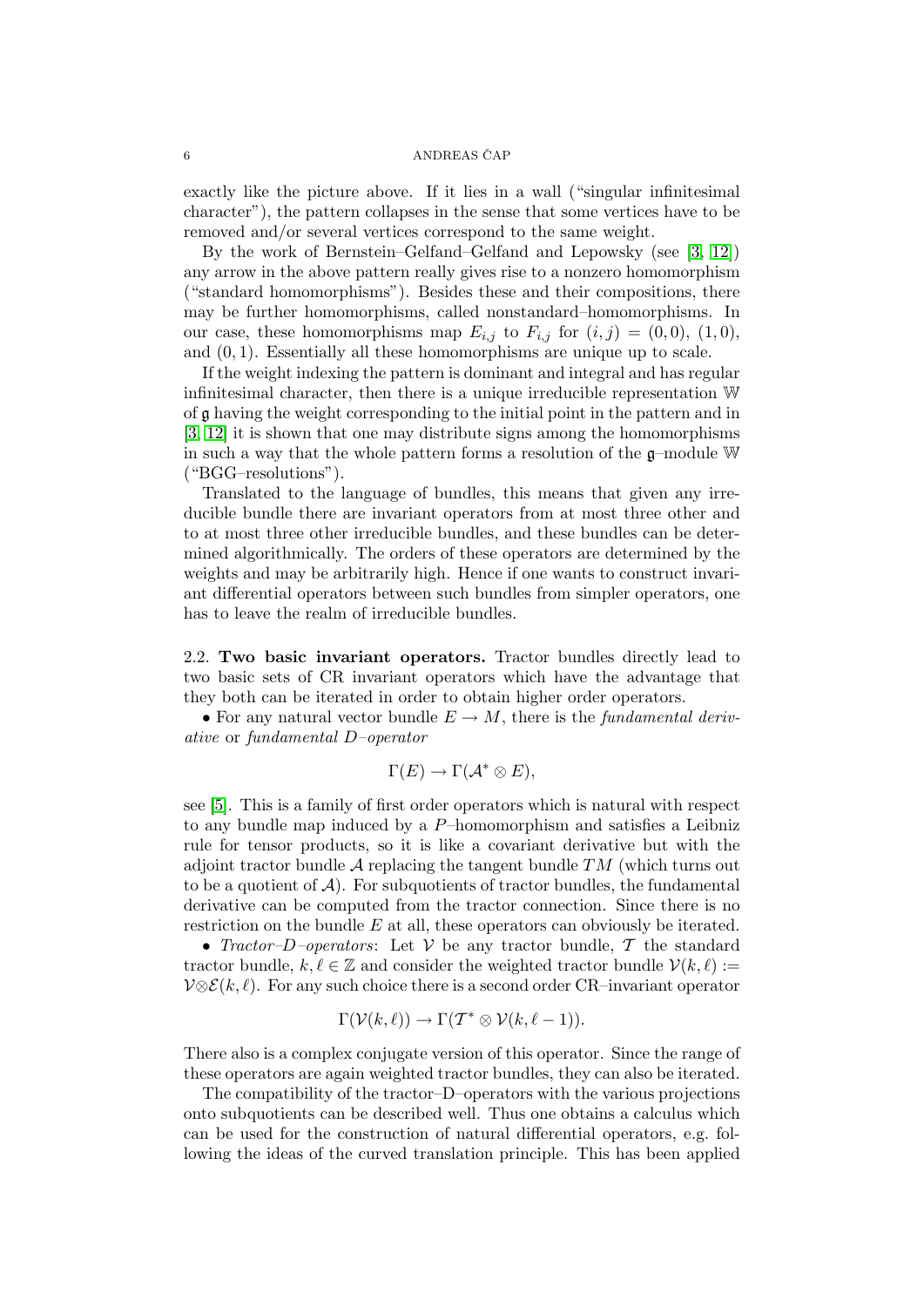in [\[11\]](#page-9-10)to give a construction of all CR–invariant powers of the sublaplacian that are known to exist.

2.3. Curved analogs of BGG–resolutions. For patterns (as described in [2.1](#page-4-0) above) with regular infinitesimal character which start with a dominant integral weight, there is a conceptual construction of CR invariant operators generalizing the BGG–resolution on the homogeneous model. This was introduced in [\[7\]](#page-9-13) and improved in [\[4\]](#page-9-14).

Let  $W$  be the irreducible representation of  $g$  with the given highest weight. Then Kostant's version of the Bott–Borel–Weil–theorem shows that the weights in the affine Weyl orbit are exactly the highest weights of the irreducible components of the Lie algebra homology groups of  $\mathfrak{p}_+$  with coefficients in W. Let us write  $\mathbb{H}_*(p_+, \mathbb{W})$  for these homology representations. They can be naturally computed from a standard complex formed of P–ho- $\text{momorphisms } \partial^* : \Lambda^{\bar k} \mathfrak{p}_+ \otimes \overline{\mathbb{W}} \to \Lambda^{k-1} \mathfrak{p}_+ \otimes \overline{\mathbb{W}}.$ 

Geometrically, W corresponds to a tractor bundle  $W$ , and  $\Lambda^k \mathfrak{p}_+ \otimes \mathbb{W}$  corresponds to the bundle  $\Lambda^k T^*M \otimes \mathcal{W}$ . The P-homomorphisms  $\partial^*$  induce bundle maps between the corresponding bundles, so we get natural subbundles

$$
im(\partial^*) \subset ker(\partial^*) \subset \Lambda^k T^*M \otimes \mathcal{W}
$$

such that  $\ker(\partial^*)/im(\partial^*)$  is the associated bundle corresponding to the representation  $\mathbb{H}_k(\mathfrak{p}_+, \mathbb{W})$ . Thus we can realize all the irreducible bundles in our pattern as subquotients of the bundles of  $W$ -valued differential forms.

The canonical linear connection  $\nabla^{\mathcal{W}}$  on the tractor bundle W extends to the *covariant exterior derivative*  $d^{\nabla}$  on W–valued differential forms and one obtains a twisted de–Rham sequence. On the homogeneous model this is a resolution of the constant sheaf W, while in general it is not a complex.

One constructs computable differential projections from  $\Omega^k(M, \mathcal{W})$  onto the spaces of sections of the subbundles  $\ker(\partial^*)$  and  $im(\partial^*)$ , which in turn induce a differential splitting of the projection from sections of  $ker(\partial^*)$  onto sections of the homology bundles. Using these operations one may compress the  $d^{\nabla}$ 's to a sequence of higher order invariant differential operators between the homology bundles, called the BGG–sequence corresponding to W.

One obtains efficient tools for passing between the two sequences, and in particular, one shows that if the twisted de–Rham sequence is a complex, then so is the BGG–sequence, and both complexes compute the same cohomology, so this is an independent construction for the BGG–resolutions. This correspondence sometimes directly leads to geometric interpretations, e.g. for spherical CR manifolds, the adjoint BGG–sequence is a deformation complex.

One drawback of the curved BGG–sequences is that they are not complexes. Indeed, the composition of two consecutive covariant exterior derivatives is given by the action of the Cartan curvature. This can be used to compute the composition of consecutive operators in a BGG–sequence. In joint work in progress with V. Souček, we use elementary representation theory to conclude the existence of subcomplexes under torsion–freeness and/or semi– flatness assumptions. This applies to the case of CR manifolds (as opposed to p.i.a.CR structures). In the case of dimension 7 the result is that in the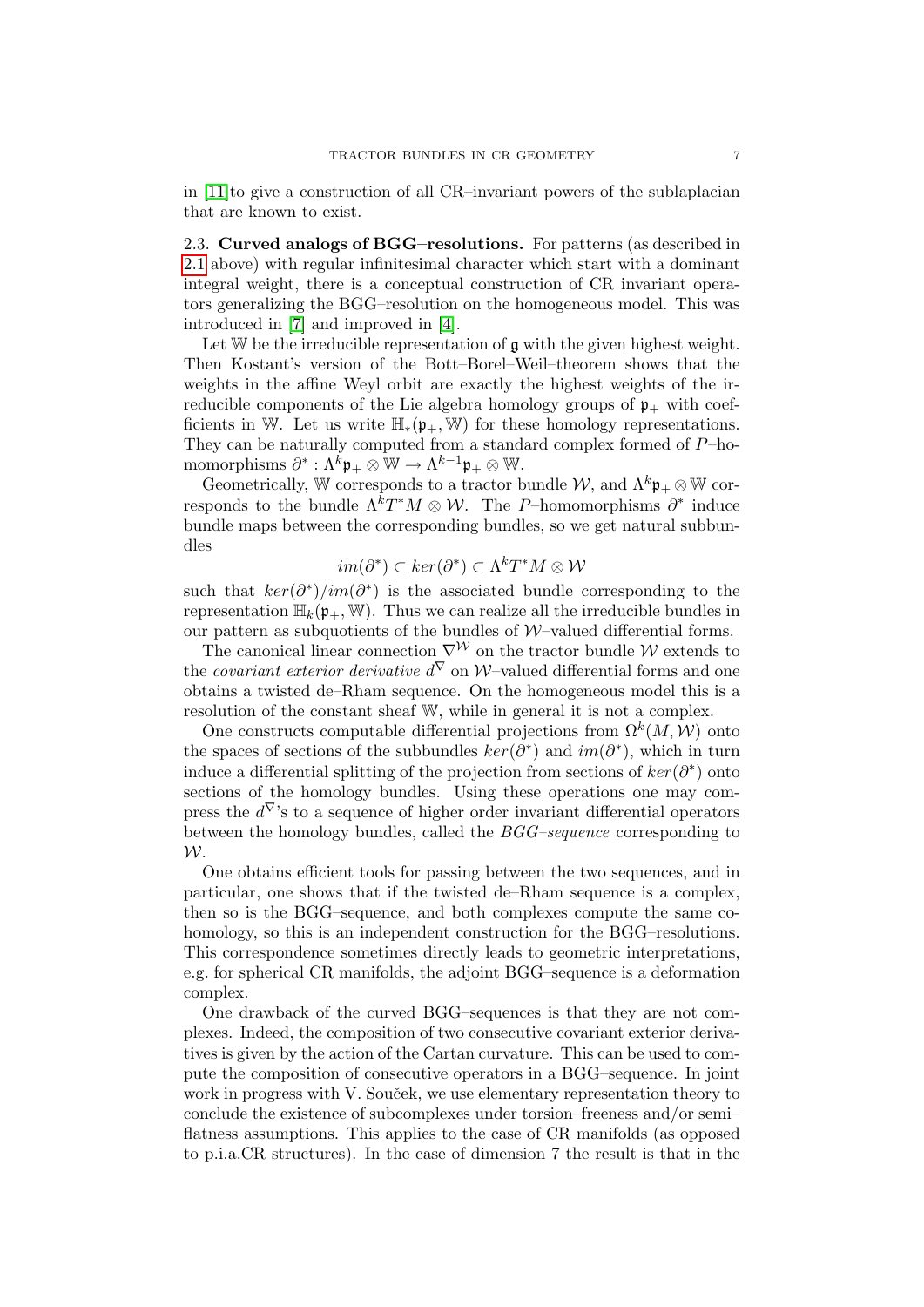pattern displayed before, all subsequences which always go up or down are subcomplexes. (The horizontal arrows are not involved in any subcomplex.) This means that using the notation of the diagram, in each pattern we have subcomplexes corresponding for example to  $E_{0,0} \rightarrow E_{1,0} \rightarrow E_{2,0} \rightarrow E_{3,0}$ , and to  $E_{2,0} \to E_{2,1} \to F_{1,2} \to F_{0,2}$ , and so on.

Remarkably, in the case of the adjoint BGG–sequence, the subcomplex in the beginning of the sequence still may be interpreted as a deformation complex, but this time in terms of deformations in the category of CR structures (rather than p.i.a.CR structures):

• The kernel of the first operator is a subspace of  $\Gamma(Q)$  isomorphic to the space of infinitesimal automorphisms of the CR structure.

• The first homology of the subcomplex is the formal tangent space to the space of all CR deformations, i.e. the quotient of all infinitesimal CR deformations by the trivial infinitesimal CR deformations.

## 3. Relations to the Fefferman space and to the ambient metric construction

The contents of this last section are based on joint work (partly in progress) with A.R. Gover.

3.1. Tractors and the Fefferman space. For a CR structure  $(M, H, J)$ of signature  $(p, q)$ , the Fefferman space M is the total space of a circle bundle over  $M$ , on which the CR structure canonically induces a conformal structure of signature  $(2p+1, 2q+1)$ . For the homogeneous model  $G/P$  as described in [1.2,](#page-1-0) the Fefferman space is simply space of all *real* null lines in V. It is easy to see that  $G = SU(V)$  also acts transitively on that space, so we may view it as  $G/\tilde{P}$ , where  $\tilde{P} \subset P$  is the stabilizer in G of a real null line. The group of all conformal diffeomorphisms of this Fefferman space is then simply the group  $SO(V)$ .

In general, one may define M as a quotient of the frame bundle of  $\mathcal{E}(-1, 0)$ . The CR Cartan bundle G can then be viewed as a principal  $\tilde{P}$ -bundle over  $\tilde{M}$ . As in the CR case, conformal structures may equivalently described by a standard tractor bundle. It is easy to show that the bundle  $\tilde{\mathcal{T}} = \mathcal{G} \times_{\tilde{P}} \mathbb{V} \to \tilde{M}$ can be used as a standard tractor bundle for a conformal structure on  $M$ . which thus is canonically associated to the CR structure on  $M$ . Further, one shows that the normal CR Cartan connection induces the conformal normal standard tractor connection on  $\tilde{\mathcal{T}}$ .

There is a canonical  $U(1)$ –action on  $\tilde{M}$  with orbit space  $M$ . This lifts to an action by vector bundle maps on  $\tilde{T}$  whose orbit space is exactly the CR standard tractor bundle  $\mathcal{T} \to M$ . This construction leads to a parallel orthogonal complex structure on the conformal standard tractor bundle of  $M$ , which can be used to decompose the conformal adjoint tractor bundle into pieces that are related (via a  $U(1)$ –action) to certain tractor bundles on M. These constructions are compatible with the fundamental derivatives and the tractor D–operators. A similar correspondence is available for more general bundles.

From the construction, one immediately concludes that the Cartan curvatures of the conformal structure on  $M$  and of the CR structure on  $M$  are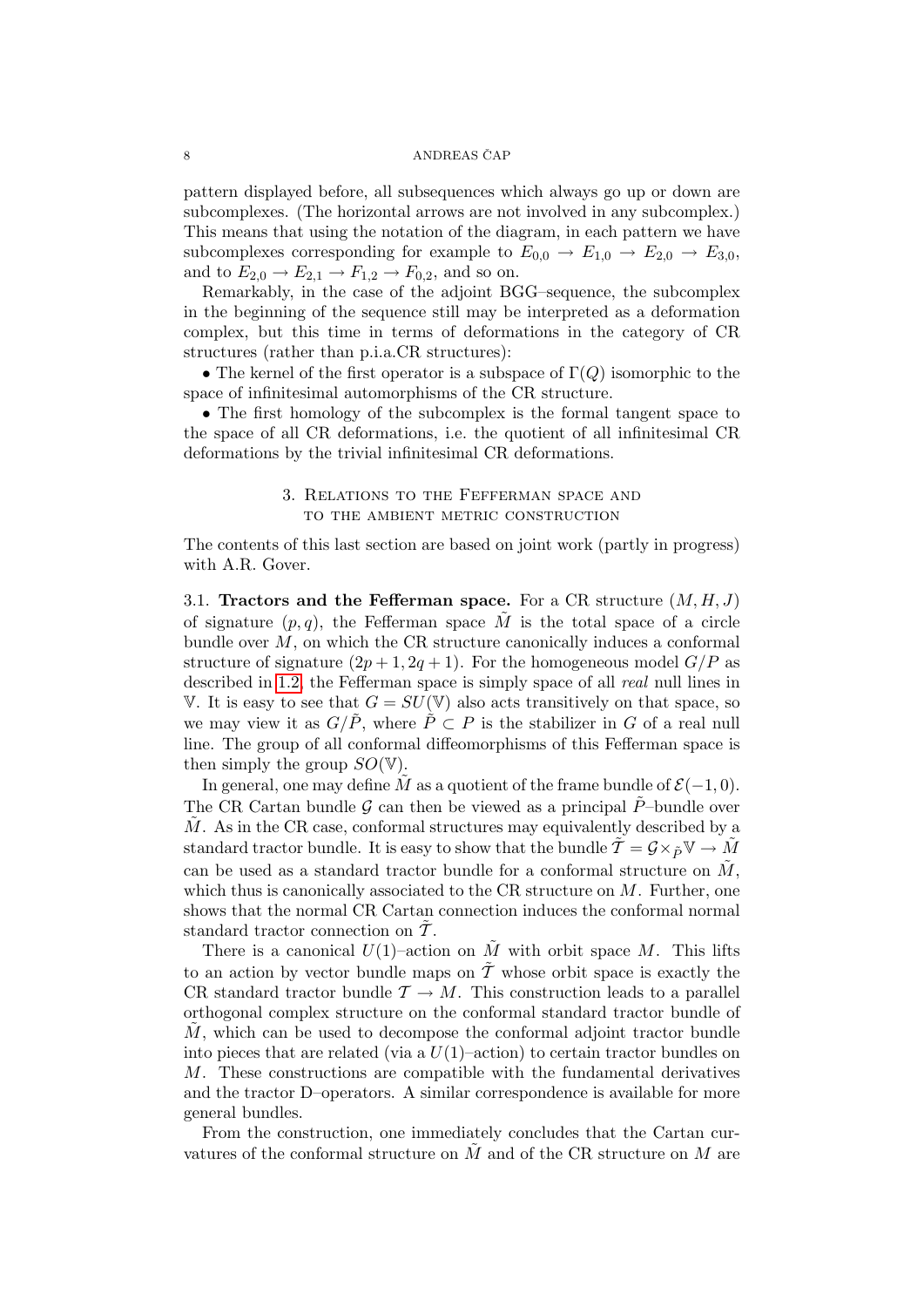essentially the same object. Further, one may descend conformally invariant differential operators on  $\tilde{M}$  to families of CR invariant differential operators on M (including formulae). One obtains a precise relation between infinitesimal automorphisms of M and of  $\tilde{M}$ , and one can prove a number of results on the conformal geometry of  $\tilde{M}$  (existence of twistor spinors and odd degree conformal Killing forms, etc.). Finally, it can be shown that the orthogonal parallel complex structure on the standard tractor bundle locally characterizes Fefferman spaces among all conformal structures.

3.2. Tractors and the ambient metric. Consider an embedded non– degenerate CR manifold  $M \subset \mathbb{C}^{n+1}$  of signature  $(p, q)$ . Fefferman's ambient metric construction (see [\[10\]](#page-9-15)) mimics the homogeneous model by first extending M to the cone  $M_{\#} := \mathbb{C}^* \times M \subset \mathbb{C}^* \times \mathbb{C}^{n+1}$  and then defining a pseudo–Kähler metric of signature  $(p+1, q+1)$  locally around that cone. Starting with a smooth *defining function*  $r$  for  $M$ , i.e. a smooth real valued function defined locally around M such that  $M = r^{-1}(0)$  and dr is nonzero on M, one considers the defining function  $r_{\#}(z_0, z) := |z_0|^2 r(z)$  for  $M_{\#}$ . It turns out that this can be used as the potential for a pseudo–Kähler metric g of the right signature. Note that by construction the metric g as well as its Levi–Civita connection and curvature are explicitly computable from r.

Of course, this depends on the choice of the defining function, which has to be normalized in order to make things CR invariant. Fefferman showed that this can be achieved by requiring  $r$  to be an approximate solution of the *complex Monge–Ampère equation*  $J(r) = 1$  and gave a simple algorithm to construct approximate solutions in the sense that  $J(r) = 1 + O(r^{n+2})$ .

For any choice of defining function  $r$ , one may define a complex line bundle  $\mathcal{E}(1,0)$  (with the required properties) as an associated bundle to  $M_{\#} \to M$ . After this choice, sections of  $\mathcal{E}(k, \ell)$  can be identified with homogeneous functions on  $M_{\#}$ . Next, one defines a lift of the natural  $\mathbb{C}^*$ -action on  $M_{\#}$ to the restriction  $T(\mathbb{C}^* \times \mathbb{C}^{n+1})|_{M_{\#}}$  of the ambient tangent bundle. The orbit space  $\mathcal T$  of this action is a smooth rank  $n+2$  complex vector bundle over  $\tilde{M}_{\#}/\mathbb{C}^* = M$ . It is easy to see that the ambient pseudo–Kähler metric g descends to a Hermitian bundle metric h of signature  $(p+1, q+1)$  on T. The vertical tangent bundle descends to a complex line bundle  $\mathcal{T}^1 \subset \mathcal{T}$ which consists of null–lines and thus induces an appropriate filtration on  $T$ . Finally, the Levi–Civita connection of  $q$  descends to a Hermitian connection  $\nabla^{\mathcal{T}}$  on  $\mathcal{T}$ .

In this generality  $\mathcal T$  is not a CR standard tractor bundle, since it is not clear whether  $\Lambda^{n+2}$  admits a parallel section. However, one proves that  $\mathcal{A} = \mathfrak{su}(T)$  is an adjoint tractor bundle and the connection  $\nabla^{\mathcal{A}}$  induced by  $\nabla^{\mathcal{T}}$  is a tractor connection. More subtle arguments show that this tractor connection is normal iff the Ricci curvature of the ambient metric  $g$  vanishes along  $M_{\#}$ .

Finally, suppose that we deal with a *normalized* defining function  $r$  satisfying  $J(r) = 1 + O(r^3)$ . Then one directly constructs a global section of  $\Lambda^{n+2}\mathcal{T}$  which is parallel for the connection induced by  $\nabla^{\mathcal{T}}$ . Thus,  $\mathcal{T}$  becomes a CR standard tractor bundle and  $\nabla^{\mathcal{T}}$  is a tractor connection on  $\mathcal{T}$ . Moreover, it is well know that  $J(r) = 1 + O(r^3)$  implies that the associated